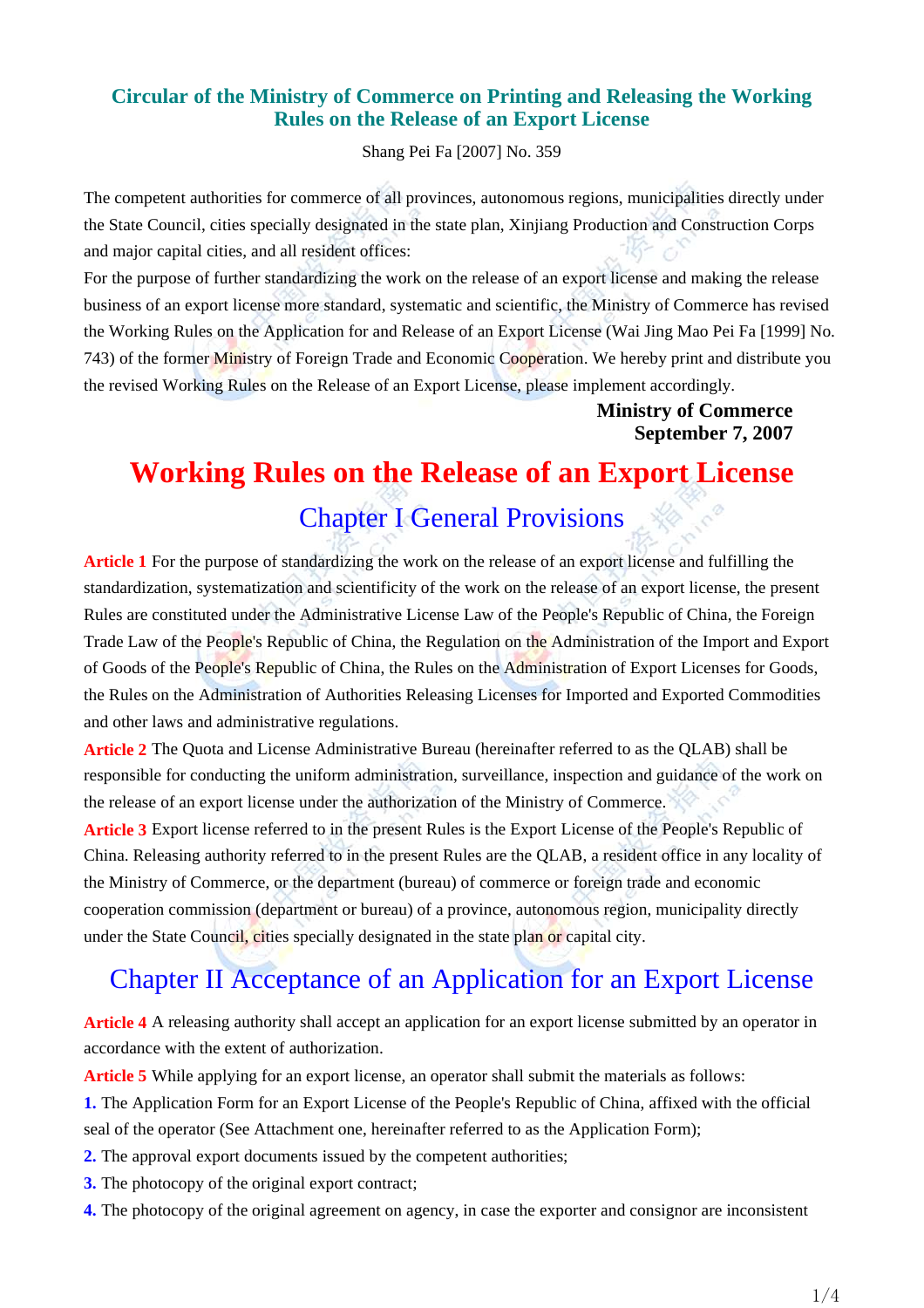with each other; and

**5.** Other materials that shall be submitted according to the Ministry of Commerce.

The abovementioned materials shall be submitted at the time of collection of an export license as for an online application; or, at the time of application as for a written application.

**Article 6** With respect to an initial application for an export license in a year, it shall also submit the photocopies of the materials as follows:

**1.** The Enterprise Legal Person Registration and Business License; and

**2.** The Record Registration Form for a Foreign Trade Operator affixed with the special seal for the record registration of a foreign trade operator or the Importer or Exporter Qualification Certificate of the People's Republic of China; and the Foreign-Invested Enterprise Approval Certificate , where the operator is a foreigninvested enterprise.

In the case of any changes of the abovementioned materials, the changed material shall be submitted in time by the operator to the local releasing authority.

**Article 7** An operator shall be responsible for the authenticity of the submitted materials, and shall observe the provisions of laws and administrative regulations of the state when conducting business activities.

## Chapter III Examination of an Application for an Export License

**Article 8** When examining an application for an export license, the releasing authority shall inspect the contents as follows:

**1.** The business qualification for an operator;

**2.** The completeness and validity of the export approval documents submitted by an operator;

**3.** The consistency of the relevant contents of the Application Form with the relevant provisions on the administration of exported goods and license, the export approval documents and the contents of the export contract, and the completeness and accuracy of the contents in the note column; and

**4.** The accordance of other materials submitted as required with the relevant provisions.

**Article 9** The procedures for a releasing authority to examine an application for an export license shall be as follows:

**1.** With respect to the examination on an online application, in case an application is in accordance with the provisions after examination, the personnel of a releasing authority shall click the PASS icon; otherwise, shall indicate the reasons for the failed application in the examination opinion column of the Application Form for one time and click the FAIL icon. An operator may be ware of the reasons for its failed application in the enterprise online application system.

**2.** With respect to the examination on a written application, in case an application is in accordance with the provisions after examination, the personnel of a releasing authority shall indicate the examination opinions in the examination opinions column of the Application Form; otherwise, shall indicate the reasons for the failed application in the examination opinions column of the Application Form, and return the application materials to the operator.

### Chapter IV Release of an Export License

**Article 10** A releasing authority shall issue an export license within three workdays as of the receipt of an application that is in accordance with the provisions.

**Article 11** A releasing authority shall issue an export license in the light of the license collection slip of the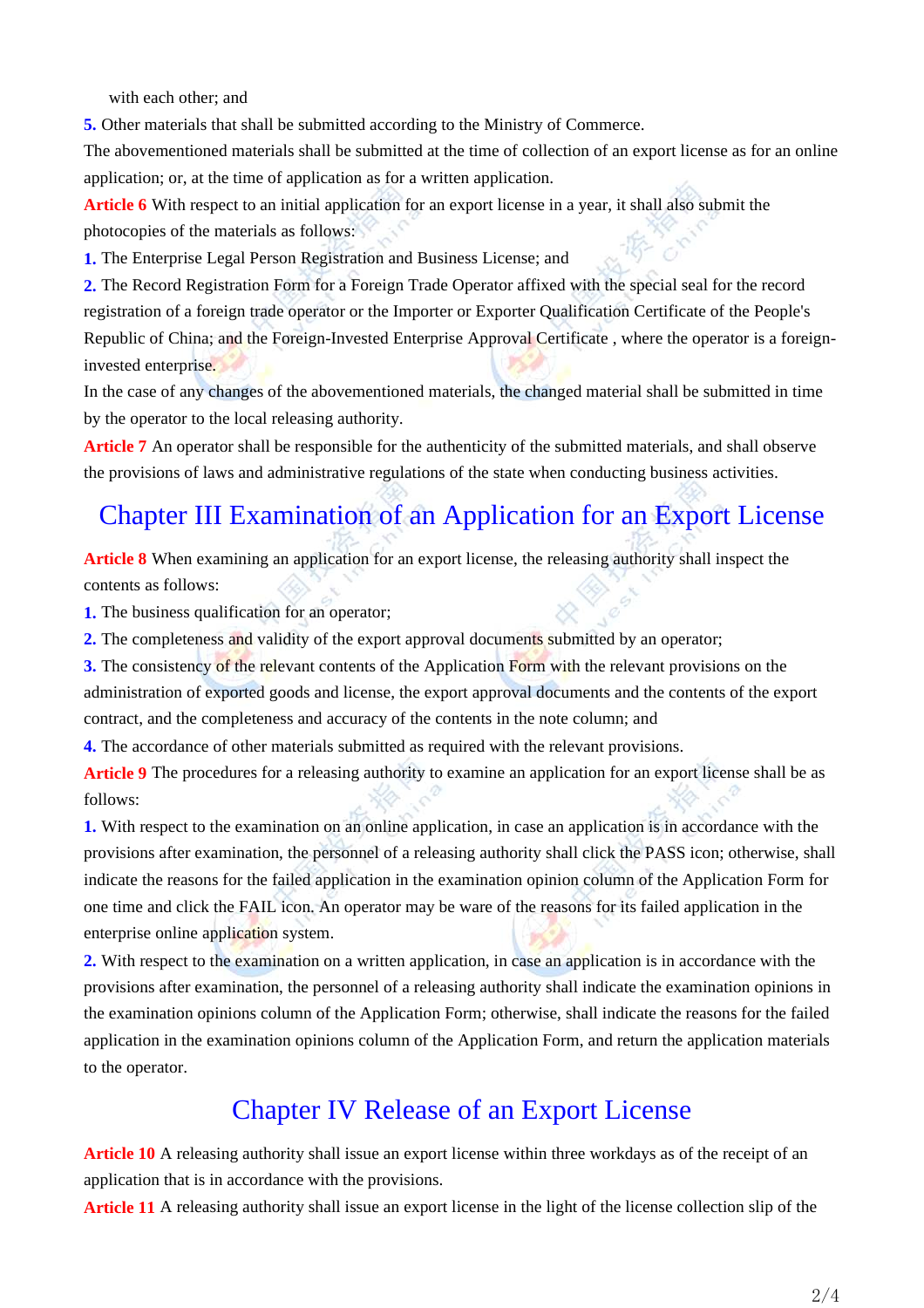Application Form affixed with the official seal of an operator and the personal identity certificate of the collector.

**Article 12** A releasing authority shall charge certificate fees in accordance with the provisions on relevant charge items and standards in the Fee Charge Permit issued by the National Development and Reform Commission.

# Chapter V Use of an Export License

**Article 13** The validity term of an export license shall be not more than six months, and an export license shall be automatically invalidated at the expiration of such a time limit. If an export license is used beyond the year, the expiration date of the validity of the export license shall be not in excess of the end of February next year.

**Article 14** Upon the release of an export license, no entity or individual shall alter any content of the license. In the case of any alteration or extension of an export license for any reason, the releasing authority shall accept an application filed by an operator within the validity term of the export license.

**Article 15** When accepting an application for the alteration or extension of an export license, a releasing authority expiration shall require the operator to submit an Application Form for the Return (Replacement) of an Export License of the People's Republic of China (See Attachment 2) affixed with the official seal of the operator, the original export license and the relevant materials listed in Article 5 of the present Rules, and shall issue a new export license subject to the examination procedures.

**Article 16** When handling the alteration or extension of an export license that has never been used, a releasing authority shall delete the original license in the export license release system (hereinafter referred to as the release system), and issue a new license instead.

Article 17 When handling the alteration or extension of an export license that has been partially used, a releasing authority shall verify the inspection data and customs clearance data filled out by the customs in the customs inspection and release notes column on the first page of the export license, write off the used quantity in the release system, and issue a new license in light of the residual quantity.

**Article 18** In case an operator has lost an export license, it shall immediately report it in written form to the original releasing authority and the customs of the declaration port as shown on the license, and publicize a statement of invalidation in a national newspaper in the general or economic category.

Where an operator needs to apply for an export license again, the releasing authority shall accept it upon the loss report, the newspaper with the statement of invalidation and other materials, and shall revoke or cancel the original license and issue a new license after the successful verification with the customs electronic clearance data.

**Article 19** When handling the export license alteration, extension and loss procedures, a releasing authority shall indicate the serial number of the original license and such words as "replacement", "replacement for extension" or "replacement for loss" in the note column of the new license as the case may be.

**Article 20** Where the Ministry of Commerce performs the adjustment on the releasing authority, the original releasing authority shall accept an application for an export license for the goods concerned no more since the date of adjustment. The license issued before the adjustment shall continue to be valid within the term of validity. In the case of any alteration, extension or loss procedures, the releasing authority after the adjustment shall accept the applications.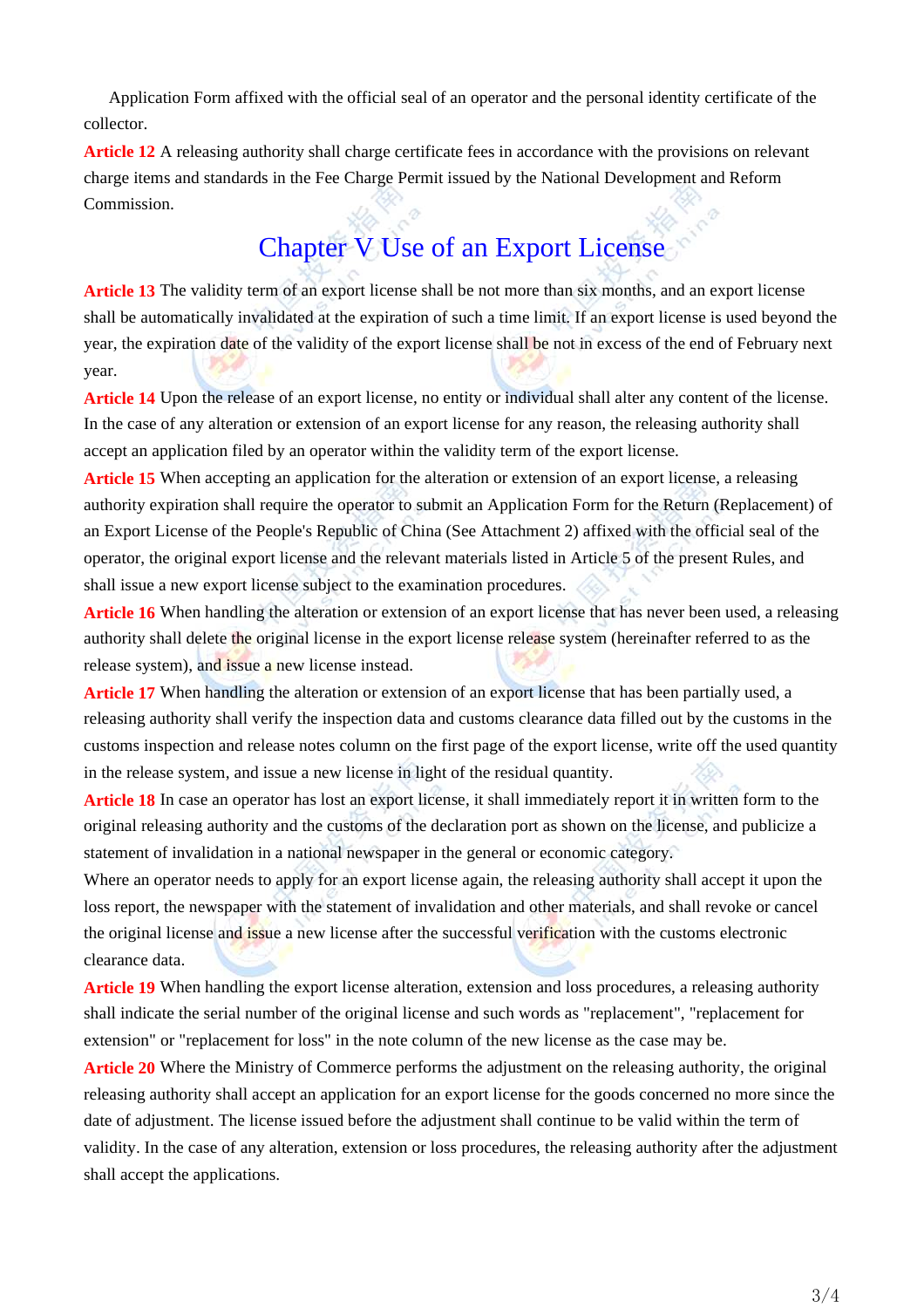## Chapter VI Administration of the Releasing Authority

**Article 21** A working system of the internal examination and release of an export license shall be established and improved by a releasing authority.

**Article 22** A personnel of a releasing authority shall log in the release system by his or her own electronic key, user name and password and in strict accordance with the online operation rules.

**Article 23** A releasing authority shall establish and improve a system of the use and safekeeping of stamps and seals for export licenses and a system of the safekeeping and use registration for blank licenses. **Article 24** A releasing authority shall establish and improve an archival management system for export licenses. A releasing authority, after releasing an export license, shall timely bind and archive the relevant materials as prescribed in Articles 5 and 6 of the present Rules, the identity certificate of the license collector, the "archival page of an export license" (the fourth page) as well as other materials, ensure the completeness and accuracy of export license archives, keep them in cases and storerooms, and designate personnel to manage them exclusively.

# Chapter VII Supplementary Provisions

**Article 25** The power to interpret the present Rules shall remain with the Ministry of Commerce. **Article 26** The present Rules shall come into force as of the date of release. The Working Rules on the Application for and Release of an Export License (Wai Jing Mao Pei Fa [1999] No. 743) of the former Ministry of Foreign Trade and Economic Cooperation and the Interim Working Rules on the Online Application for and Release of an Export License (Shang Pei Fa [2003] No. 475) of the Ministry of Commerce shall be repealed at the same time.

Attachment 1: Application Form for an Export License of the People's Republic of China Attachment 2: Application Form for the Return (Replacement) of an Export License of the People's Republic of China

Attachment 3: Provisions for the Contents of an Export License of the People's Republic of China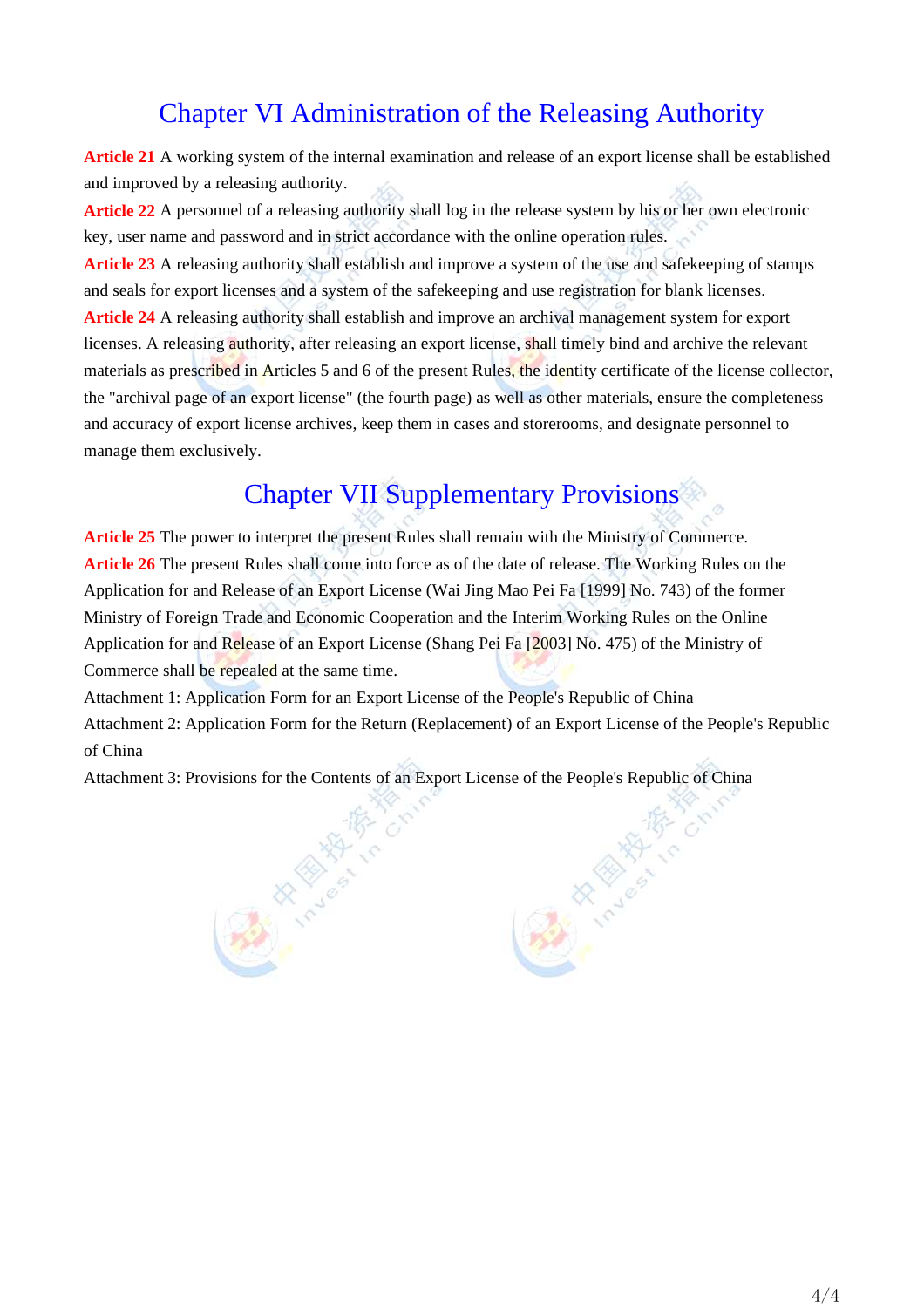### **Attachment 1:**

| 1. Exporter:<br>Name of Collector: | Code:<br>Phone: |                                                                    | 3. Export License Number:                                 |                               |                                  |  |
|------------------------------------|-----------------|--------------------------------------------------------------------|-----------------------------------------------------------|-------------------------------|----------------------------------|--|
| Code:<br>2. Consignor:             |                 | 4. Expiration Date of the Validity of the Export License:<br>Date: |                                                           |                               |                                  |  |
| 5. Trade Mode:                     |                 |                                                                    | 8. Import Country (Region):                               |                               |                                  |  |
| 6. Contract Number:                |                 |                                                                    | 9. Payment Method:                                        |                               |                                  |  |
| 7. Customs Declaration Port:       |                 |                                                                    | 10. Transportation Manner:                                |                               |                                  |  |
| 11. Commodity Name:                |                 | Commodity Code:                                                    |                                                           |                               |                                  |  |
| 12. Specifications<br>and Grades   | 13. Unit        | 14. Quantity                                                       | 15. Unit Price<br>(Currency)                              | 16. Total Value<br>(Currency) | 17. Total Value in<br><b>USD</b> |  |
|                                    |                 |                                                                    |                                                           |                               |                                  |  |
|                                    |                 |                                                                    |                                                           |                               |                                  |  |
|                                    |                 |                                                                    |                                                           |                               |                                  |  |
| 18. Total                          |                 |                                                                    |                                                           |                               |                                  |  |
| 19. Notes:                         |                 |                                                                    | 20. Releasing Authority Examination (Preliminary review): |                               |                                  |  |
| <b>Application Entity Seal</b>     |                 |                                                                    |                                                           | Preparer:                     |                                  |  |
| <b>Application Date:</b>           |                 |                                                                    |                                                           | Final Examination:            |                                  |  |

### **Application Form for an Export License of the People's Republic of China**

### INTRODUCTIONS:

1. This form shall be clearly filed out in legible block letter term by term. No alteration is allowed, otherwise it shall be invalid.

2. Where more than one copy of Export License needs printing in this Form, it shall be indicated in the note column.

### **Attachment 2: Application Form for the Return (Replacement) of an Export License of the People's Republic of China**

| Exporter:       |                               | Name of the Applicant for<br>Return(replacement): | Phone: |  |
|-----------------|-------------------------------|---------------------------------------------------|--------|--|
| Commodity Name: |                               | Number of the Returned (replaced) License:        |        |  |
| License Number  | <b>Actual Export Quantity</b> | Remaining Quantity                                | Unit   |  |
|                 |                               |                                                   |        |  |
|                 |                               |                                                   |        |  |
|                 |                               |                                                   |        |  |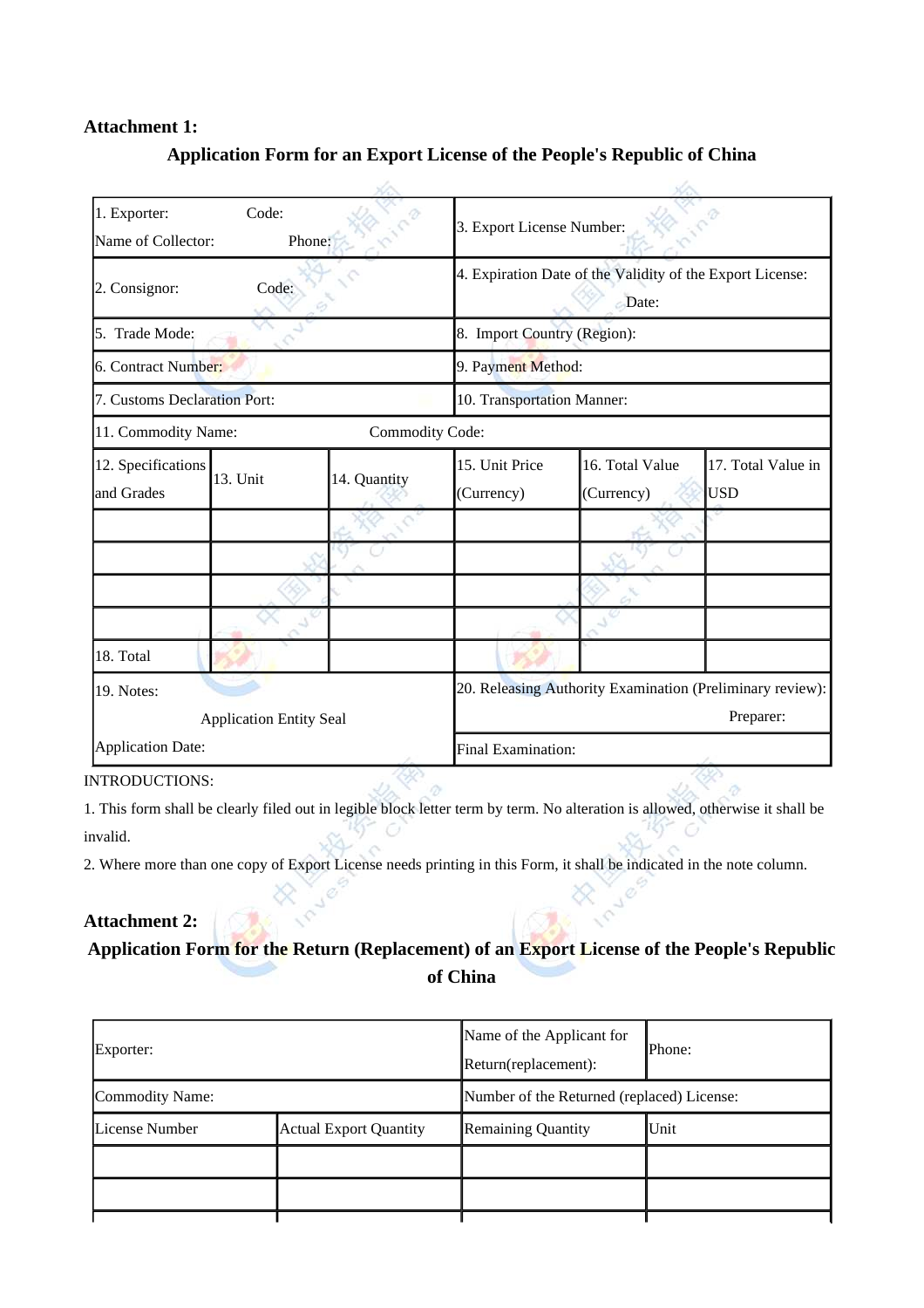| Total |                                            |  |            |       |  |
|-------|--------------------------------------------|--|------------|-------|--|
|       | Examination by the Releasing Authority:    |  | Preparer:  | Date: |  |
|       | Re-examination by the Releasing Authority: |  |            |       |  |
|       |                                            |  | Signature: | Date: |  |
|       | Signature of the applicant's leader:       |  |            |       |  |

Seal of the applicant:

Date of the Release of the License:

### **Attachment 3:**

**Provisions for the Contents of an Export License of the People's Republic of China**

#### I. Exporter

An exporter is the entity that concludes an export contract, shall be identical with that in the export approval documents. The exporter code shall be a 13-digit enterprise code in the Importer or Exporter Qualification Certificate, the Record Registration Form for a Foreign Trade Operator or the Certificate of Approval of a Foreign-Invested Enterprise. II. Consignor

A consignor is the entity that carries out the specific consignment and customs declaration under a contract. The consignor of commodities under a quota or quota bidding shall be the exporter.

III. Export License Number

Structure: XX-XX-XXXXXX

 $(1)-(2)-(3)$ 

(1): Year

(2): Code of releasing authority

(3): Sequence number, generated by the release system automatically.

IV. Expiration Date of Validity of an Export License

The expiration date of validity of an export license shall be generated by the release system automatically in the light of the term of validity prescribed in the Rules on the Administration of Export Licenses for Goods.

V. Trade Mode

The trade mode means the trade nature of export goods, including ordinary trade, processing with import materials, processing with supplied materials, outward processing, export by a foreign-invested enterprise, donation, gift, etc. Only one mode is allowed.

VI. Contract Number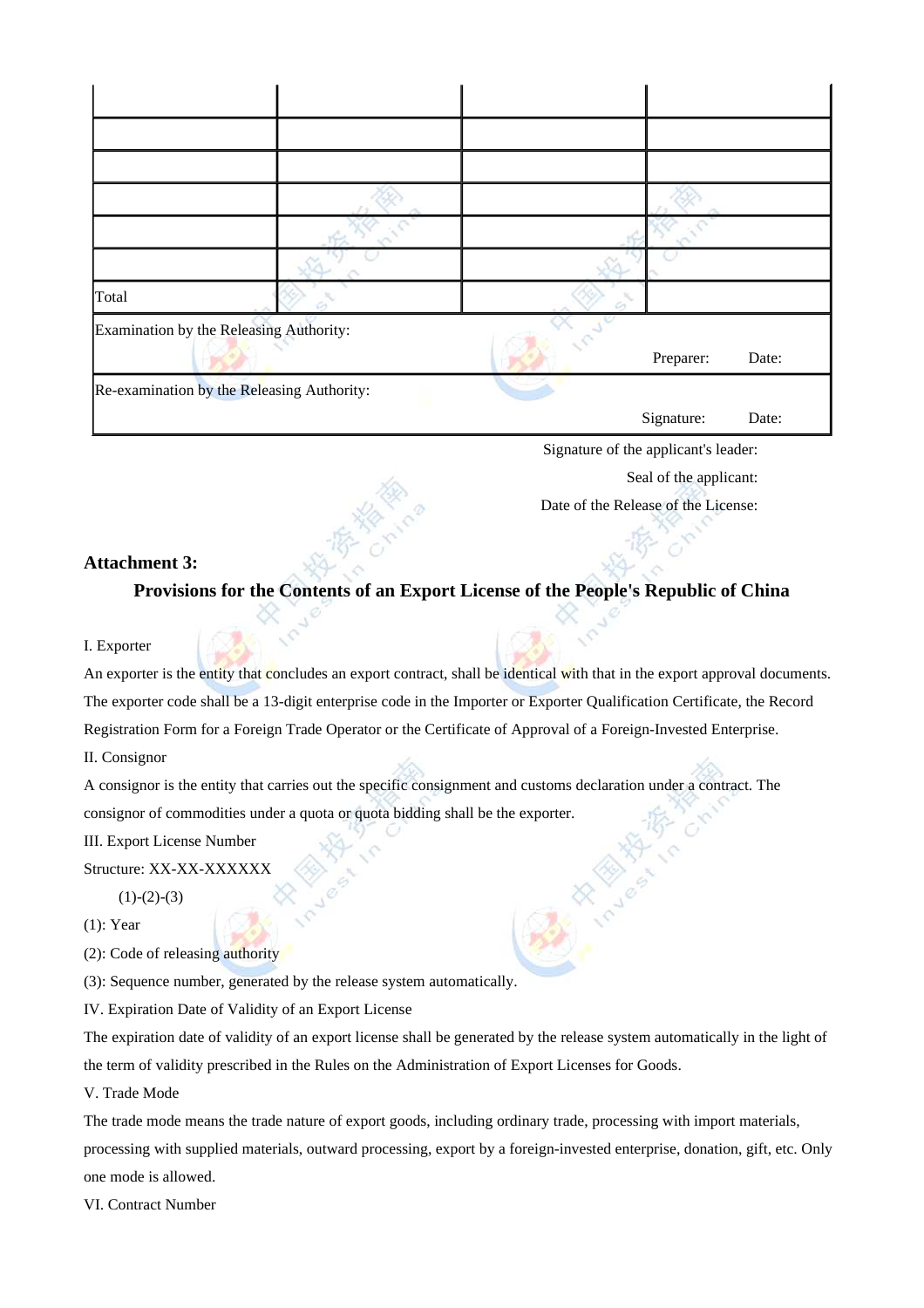The contract number is the serial number of an export contract submitted when an export license is applied, containing 17 English letters. Only one contract number is allowed.

VII. Customs Declaration Port

The customs declaration port means the export port, and only one customs region is allowed.

An export license shall be subject to the "one license for one customs clearance" system. The export commodities at a designated port shall be implemented in accordance with the relevant provisions of the state.

VIII. Import Country (Region)

The import country (region) is the destination under a contract. Only one country (region) is allowed. No area name such as the E.U. shall be used. When exporting to a bonded area of China, it shall print the name of the import country (region) as "China".

IX. Payment Method

Payment methods shall comprise letter of credit, collection, transfer, etc. Only one method is allowed.

X. Transportation Manner

The transportation manner means the transportation manner when goods leave the border, such as marine transportation, railway transportation, road transportation, and air transportation. Only one transportation manner is allowed. With respect to oceanic export of frozen commodities, it shall not use land transportation, such as railway transportation and road transportation.

XI. Commodity Name and Commodity Code

The commodity code is the 10-digit commodity code in the annual Catalogue of Goods Subject to the Export License Management publicized by the Ministry of Commerce, and the commodity name shall be generated by the release system automatically. Only one commodity code is allowed, and it shall conform to the export approval documents.

XII. Specifications and Grades

Only four different specifications and grades under the same commodity serial number shall be allowed, and a separate license shall be applied if there are more than four specifications and grades.

XIII. Unit

The unit refers to the measuring unit, shall be performed in accordance with the measuring unit in the annual Catalogue of Goods Subject to the Export License Management publicized by the Ministry of Commerce, and generated by the release system automatically. In case the measuring unit used in a contract is inconsistent with that as prescribed, it shall be converted into the measuring unit as required. It shall be indicated in the note column if such conversion cannot be made.

#### XIV. Quantity

The quantity means the quantity of export commodities under application. The maximal digits shall be nine Arabic numerals, and may be rounded to at least one place after the decimal point. In case the quantity is too big, a separate license may be used. If the quantity is too small, it may be indicated in the note column. Where the measuring unit is "batch", it shall be indicated as "1" in this column uniformly.

XV. Unit Price (Currency)

The unit price (currency) refers to the unit price and category of currency that are corresponding to the measuring unit used in Item XIII "Unit". Where the measuring unit is one batch, this column shall be the amount in total.

XVI. XVII. XVIII. Total Value, Total Value in USD, and Total

They shall be calculated by the release system automatically.